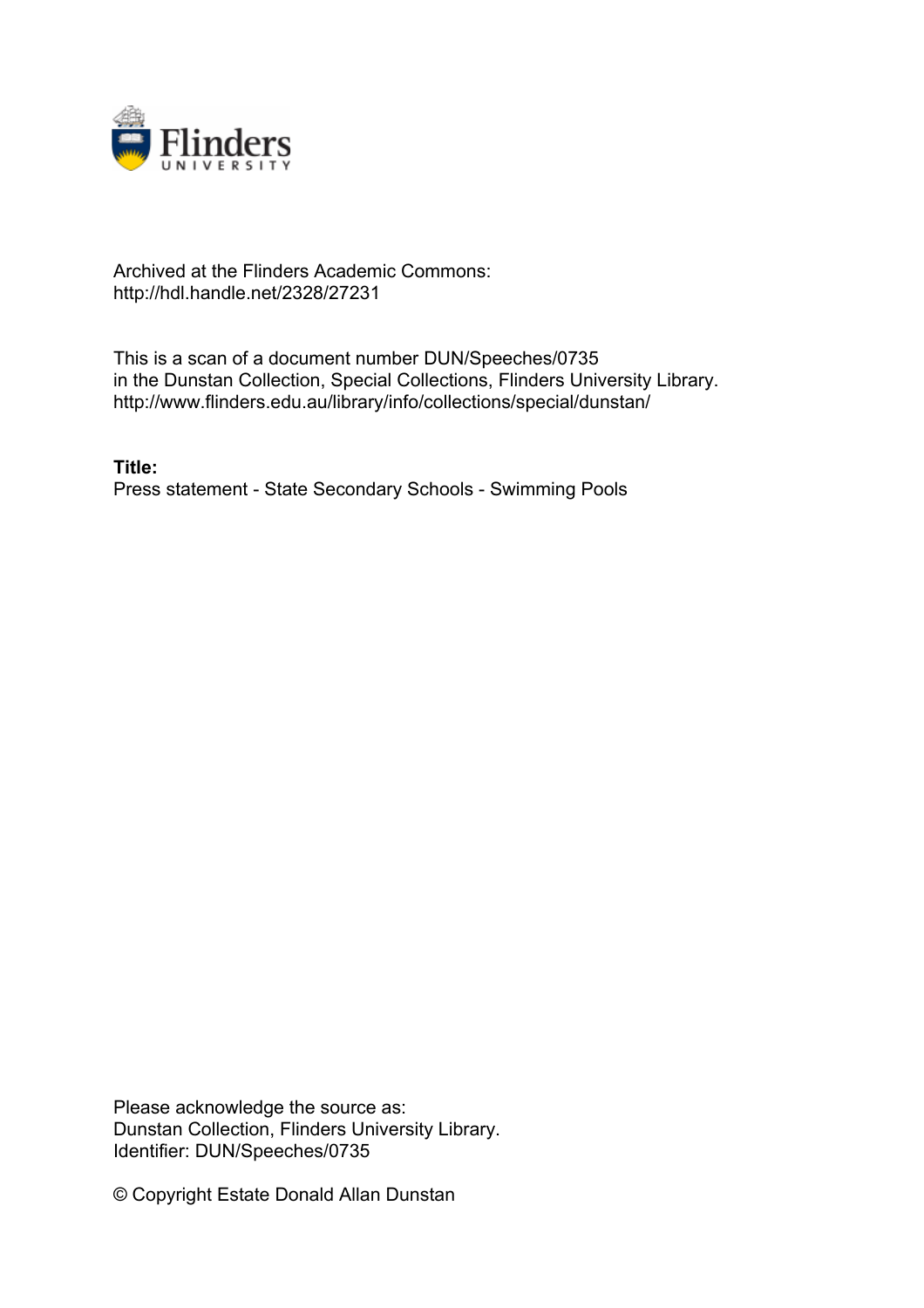$76.71$ 

## PRESS' STATEMENT FROM PREMIER

The Premier, Mr. Don Dunstan, today announced important changes in Government policy affecting the subsidising of swimming pools in State secondary schools.

Under the new policy the Government will subsidise the building of olympic-size swimming pools by local authorities where such pools are located to serve the secondary schools of the area.

Subsidies will be made on a \$1 for \$1 basis with an upper limit of subsidy of \$80,000. Pools built uhder the new arrangement will be the responsibility of the local authority.

"In the past Government subsidy has been available to secondary school organisations for building swimming pools at their schools," Mr. Dunstan said.

"However, even with the previous subsidy, schools have had to accept smaller pools because of inadequate resources. Furthermore, there are difficulties in making pools available to the public outside school time when they are an integral part of secondary school facilities. This means that school pools remain unused for much of the time."

"The Government considers that the new policy will result in a more sensible investment in swimming facilities in South Australia."

"The subsidy will make possible the construction of first class pools which can be fully utilised by nearby secondary schools during school time and by the local community generally at weekends and outside school hours."